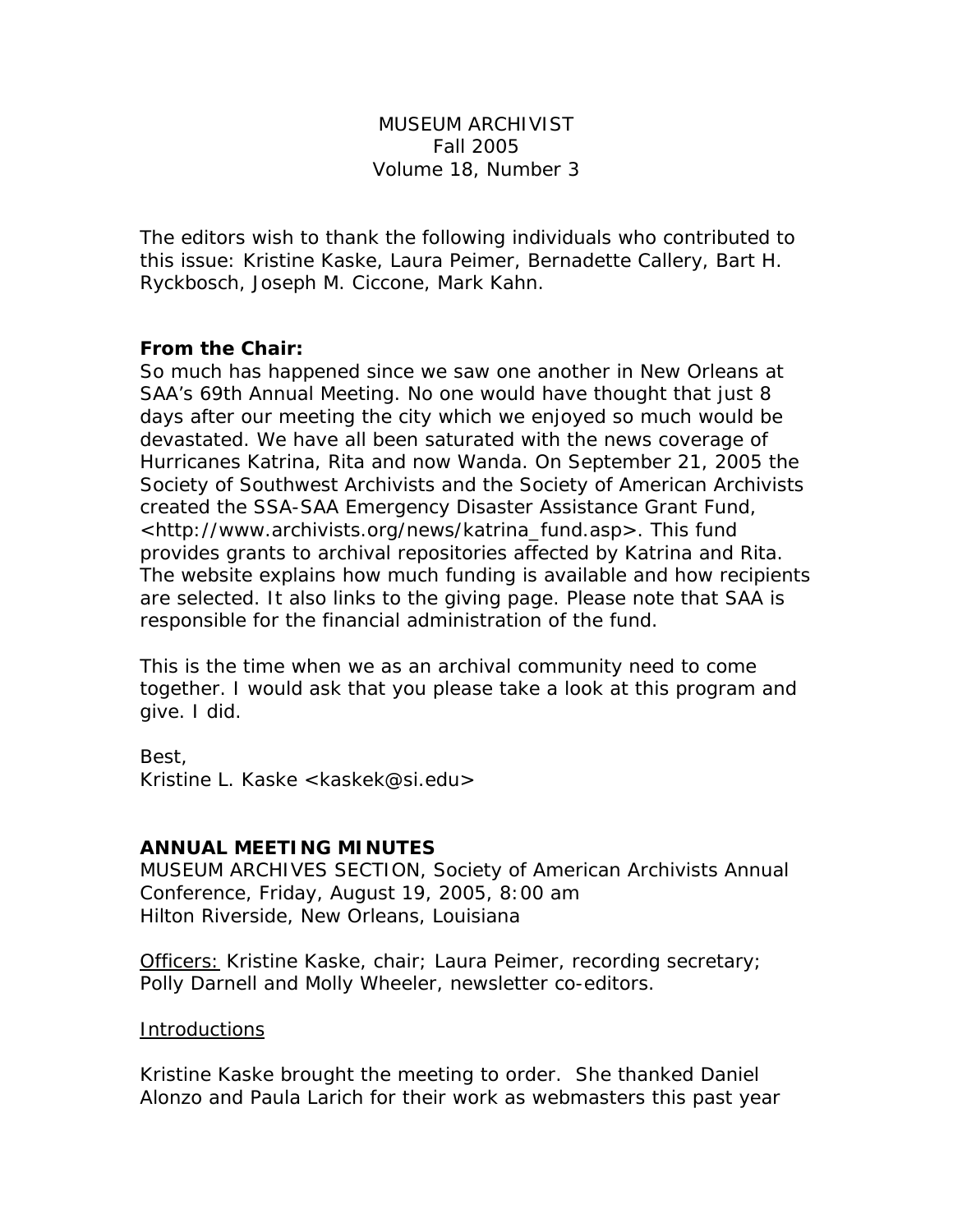and Deborah Wythe for her work as editor on the Museum Archives Manual.

Museum Archives Manual

Deborah Wythe, editor of the Museum Archives Manual, 2nd ed., announced that as of June 30, the Manual is in second place in SAA publication sales.

# Museum Archives Directory

Kristine announced that she and other members of a committee are continuing to work on the museum archives directory, which will be a resource on the SAA website. They will be sending out a survey to institutions to obtain the following information for the online directory:

- --Museum name --Name of archives --Title (contact) --Location
- --Phone/e-mail/URL
- --Type of collections
- --Free text section

# SAA Update

SAA has created a Diversity Committee. The committee's goal is to increase diversity within SAA, including diversity of race, ethnicity, age, gender, and sexual orientation. Through their work, the committee hopes to increase membership, attract applicants for minority scholarships, and enhance participation in SAA's educational offerings. Discussion ensued over what the section can do to increase diversity. Maygene Daniels suggested that diversity can include people with disabilities and should pertain to researchers and users, as well.

Kristine opened the floor to discussion about the SAA Strategic Issue Statement (currently in draft form), which includes references to issues of technology, diversity, and public awareness. During discussion, some members noted that the tone of the statement was negative.

## Session Proposals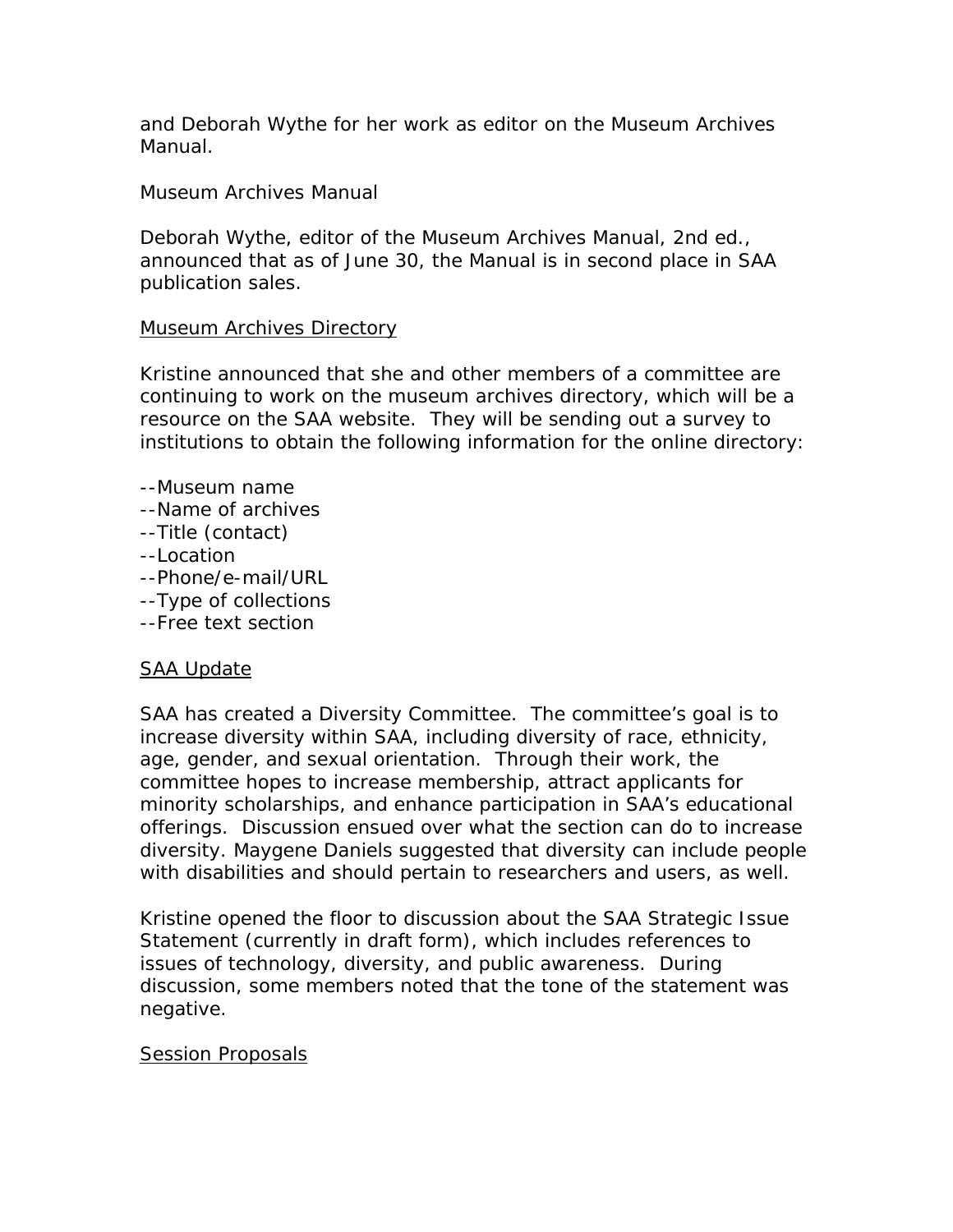Marissa Bourgoin announced that she will be on the program committee for next year. Next year's SAA conference will be a joint meeting with NAGARA and Council of State Archivists in Washington, DC (7/31-8/6/2005). Marissa noted that the committee is not accepting formal endorsements from sections and that there will be no theme for the conference. Proposals are due by October 7.

Kristine suggested a possible session on connections between Federal and state funding organizations and archives. The session could include representatives from archives who have received Federal or state funding as a means to support archival projects and programs. Additionally, there could be discussion regarding WPA projects.

Bernadette Callery suggested a session on acquisitions, focusing on materials collected on federal lands or WPA works housed in museums.

Deborra Richardson spoke briefly about the Committee on Archives, Libraries and Museums and CCO (Cataloging Cultural Objects) and suggested a program concerning digital asset management systems. She also suggested a session on the perceptions or images of archivists, librarians, and museum professionals.

Other session suggestions:

Archivist as fundraiser.

The early days of institutional archives. Many of these archives were started with NHPRC or NEA grants. How have these programs progressed?

## Election of Officers

Marissa Bourgoin was nominated and elected to be the new chairelect. Kristin Parker was nominated and elected to be the new recording secretary.

**Report of the Working Group Meeting of the Museum Archives**  Section, Society of American Archivists, New Orleans, August 17, 2005 25 members in attendance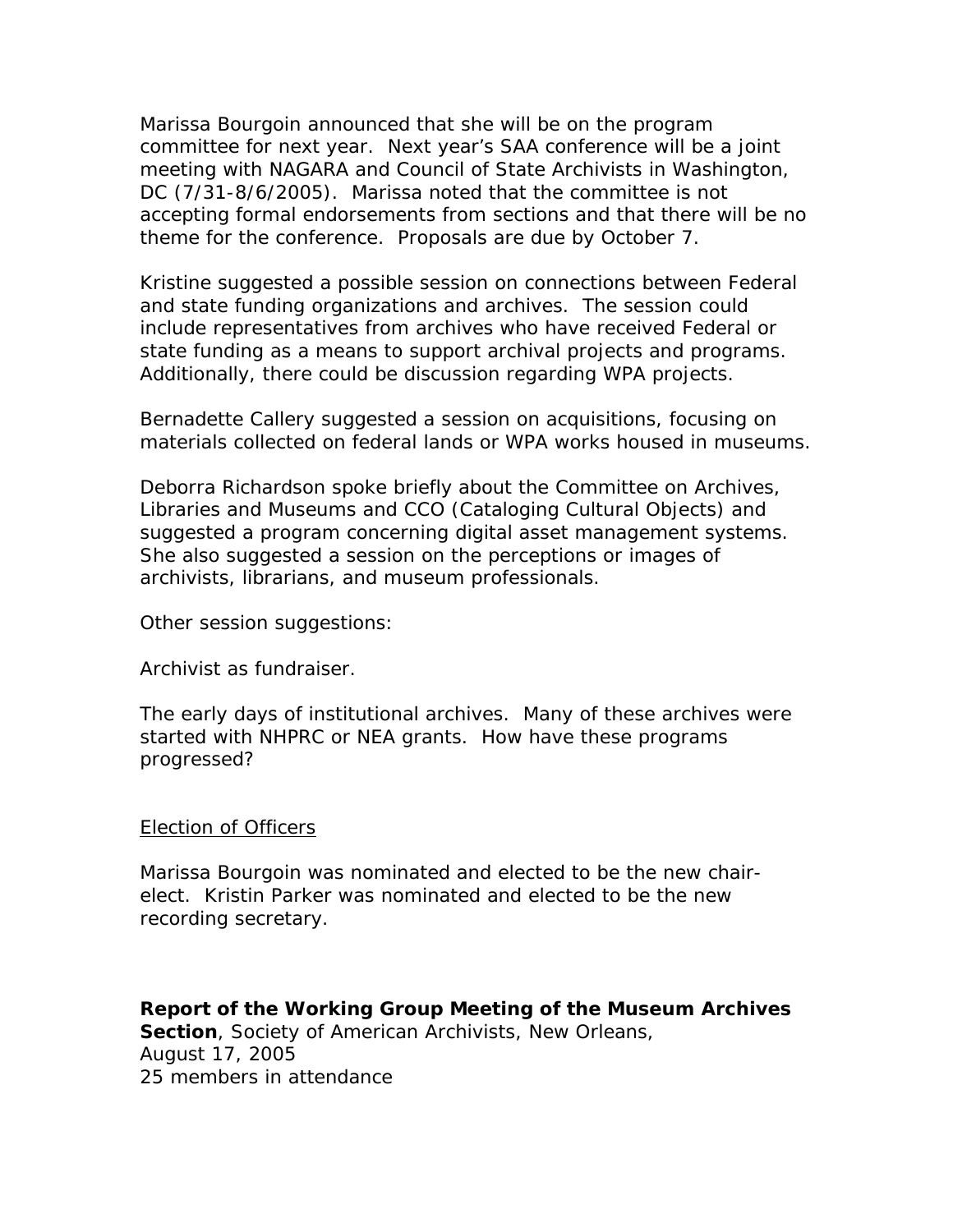Following introductions, the session began with a discussion of "demanding donors." While written acquisition policies can protect the archive from unreasonable demands, the archives does not always the final say in whether or not to accept a gift. Several people mentioned that curators will sometimes press for an acquisition, especially for exhibition purposes. Missing or inadequate documentation on the acquisition, such as the case with "old loans" in the museum, presents problems, particularly if you wish to deaccession the items as being out of scope for your collection. There was a discussion of whether other family members (other than the specific donor) should be notified if the collection - or parts of it - are deaccessioned.

Even if the collection was a bequest, you are not obliged to accept it and you can always use space limitations as a reason for greater selectivity.

If you do acquire the collection, remember to specifically ask the donor about restricted access, as the donor may have mistaken assumptions that they can control access remotely and in perpetuity.

Not all access restrictions are imposed by the donor. Some museums have the practice - and sometimes the policy - of allowing curators to "publish first" thus effectively restricting access to other researchers for some period of time.

Discussion of scholarly access led to a discussion of physical access and some members mentioned difficulties with curators and even former curators with keys who continue to consider the archives as libraries, with borrowing privileges.

Another discussion dealt with the retention of exhibition-related material, such as audio guides, bound copies of press releases and the text of exhibition labels, particularly if there is no exhibition catalog. In the case of the latter, it is important to maintain the spatial relationship between the exhibition labels, associated wall text and the exhibited material. Photographs help in this. Retention of related educational material was also discussed and the cost of storage of that material was considered as opposed to reproducing new copies when needed.

The second major discussion was one dealing with fees, specifically reproduction vs. use charges. Traditional arguments in support of such fees was to control the actual use of images and to maintain quality control over reproductions. Such fees have also been used to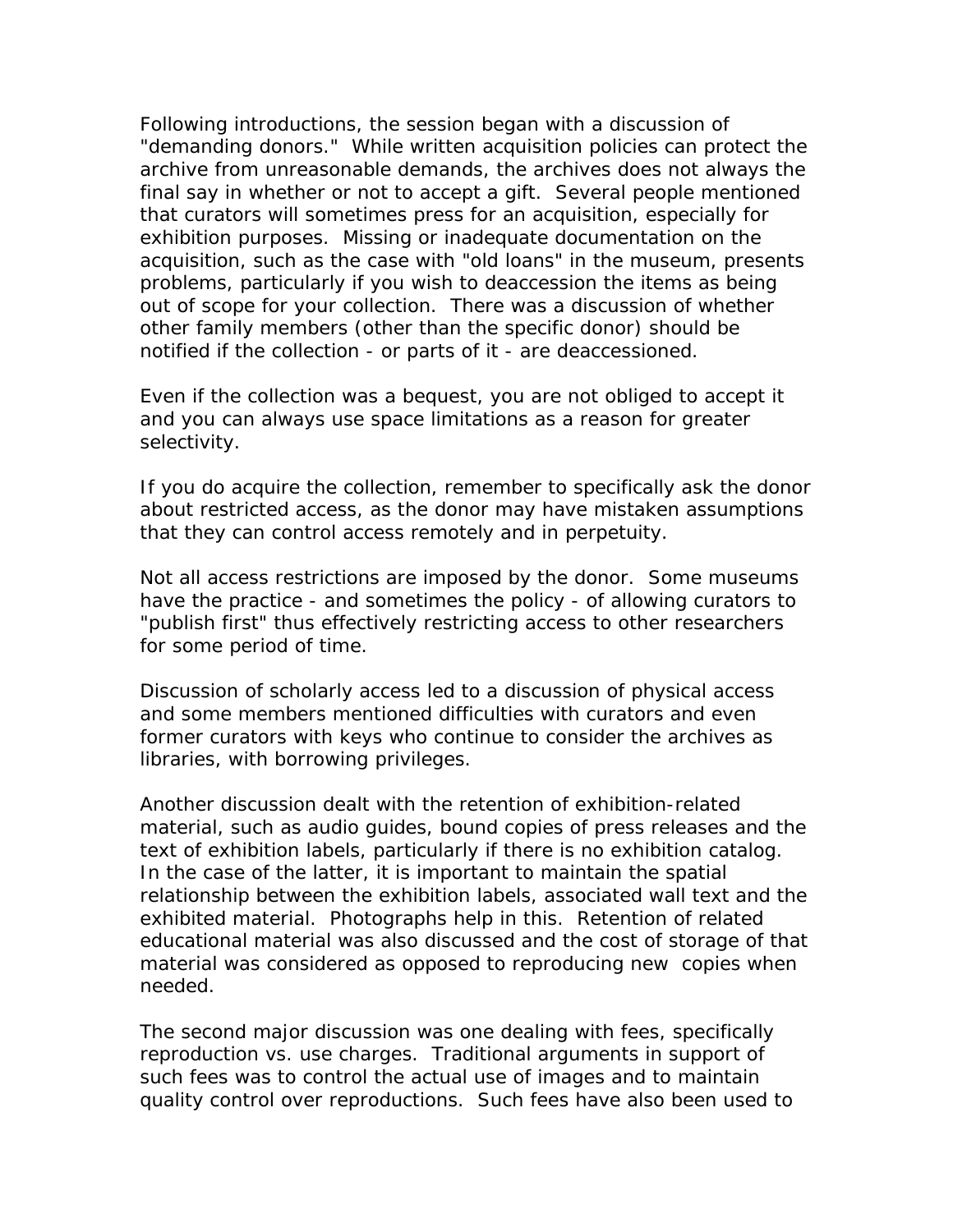support staff or to pay for conservation supplies, particularly in archives that have few other possibilities for revenue generation. Be careful about using copyright statements, unless you are certain that your museum actually does hold those rights. While credit lines are an important publicity tool as they indicate museum ownership of a particular collection of items, they do not replace a clear statement of copyright.

There was a discussion of how to justify fees for use of photos of objects donated to a public museum. This is a specific example of the general question of how to justify fees charged for items for which your museum does not hold copyright.

There was some discussion about cost-benefit analysis, with the reminder that the American Memory project chose not to charge for the use of material it displays on its website. Another discussion was on fee schedules for local media, with the majority agreeing that such images are usually provided without charge, as fees would undermine the benefit of promotion and publicity of the collection.

If the mission of the archives is to provide access to its collections then use fees shouldn't prevent use by the intended community of users.

With the increased demand for digital images, archives are creating policies for the provision of such images. The majority of those present at the meeting said that they were continuing to provide centralized reproduction services as a means of controlling the quality of the resultant images and restricting on-site photography by users. Several museums mentioned that the first person requesting an image in a new format pays the fee for the conversion, but subsequent users do not.

Bernadette G. Callery, Museum Librarian Carnegie Museum of Natural History 4400 Forbes Ave. Pittsburgh, PA 15213-4080 Phone: 412-622-8870; FAX: 412-622-8837 Email: calleryb@CarnegieMNH.org

**News Items**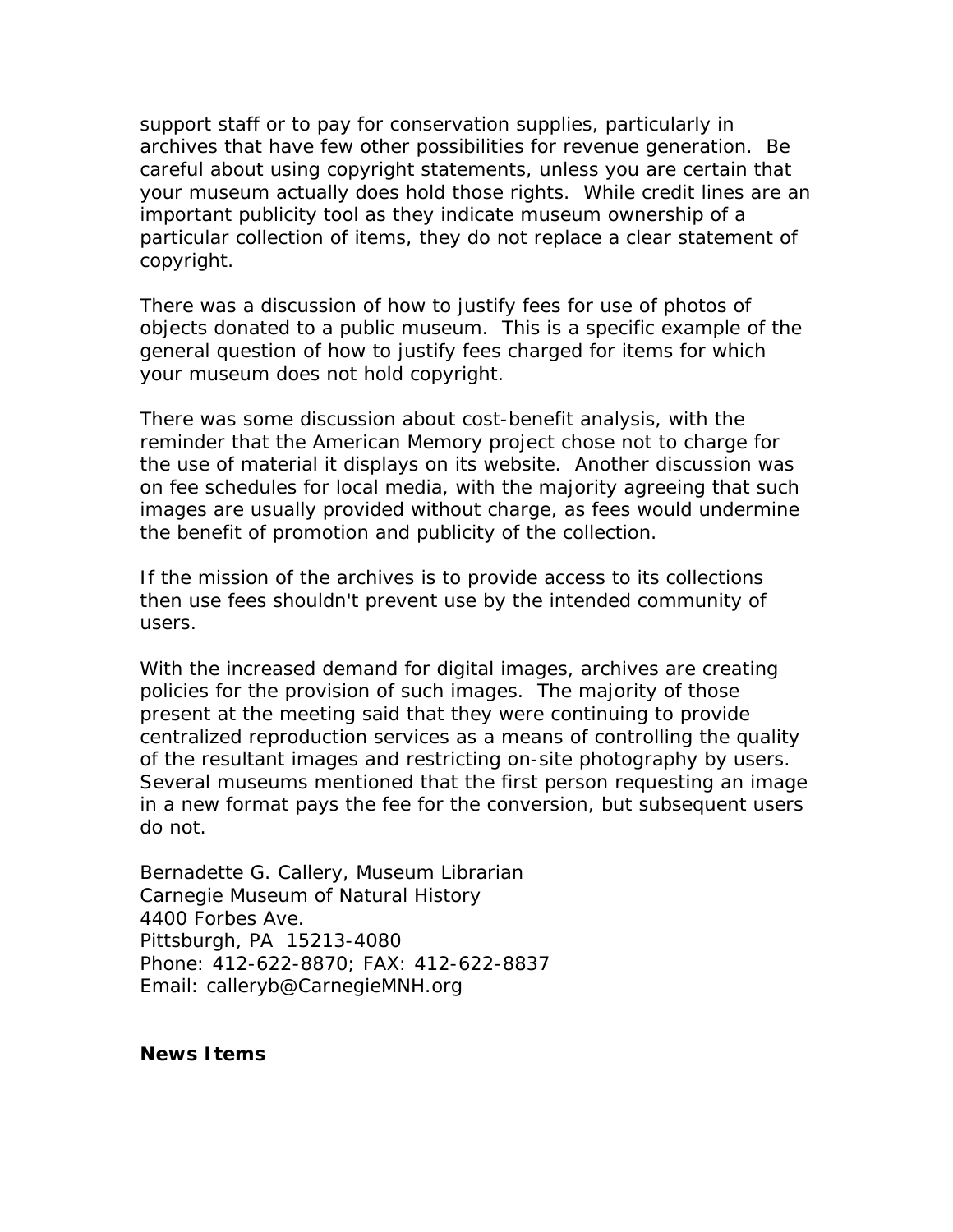Numismatic Oral History Project Started Joseph M. Ciccone, J.D., C.A. Archivist American Numismatic Society

In late spring 2005 the American Numismatic Society (ANS) began its first oral history project—the only known oral history project being conducted with professional numismatists. Located in lower Manhattan, the ANS is the largest museum in the Western Hemisphere dedicated to the study of coins and currency.

2008 marks the 150th anniversary of the founding of the ANS. To help with its efforts to commemorate this august occasion, the ANS hired an archivist in February 2004 and formally established an institutional archives. Much of 2004 was spent organizing the archives and assisting the ANS with its relocation from its former headquarters to its current one. This past spring, however, the archival staff began an oral history project with former staff and Board members of the ANS.

To date, the ANS archivist has conducted more than thirty-five hours of interviews with fourteen individuals. These interviews—mainly, but not exclusively, with former curators and officers—have helped expand the Society's body of knowledge of its history. In addition, they have provided richer detail to events which were only known previously through either token references in meeting minutes or institutional lore (e.g., "Did you ever hear the story about…?")

Fortunately, staff tenures at the ANS tended to be rather lengthy, so the candidate field is fairly limited. Four more interviews are scheduled for later this year, with another six anticipated for 2006. All interviews are being transcribed and edited.

To learn more about the history of the ANS and its archival program, please visit: http://www.amnumsoc.org/archives/.

Newly processed collection at NASM

Richard Porter Collection (Acc. No. 1997-0037)

Richard Porter (1913-1996) was an electrical engineer and expert in the fields of rocketry and space travel. In 1937, the General Electric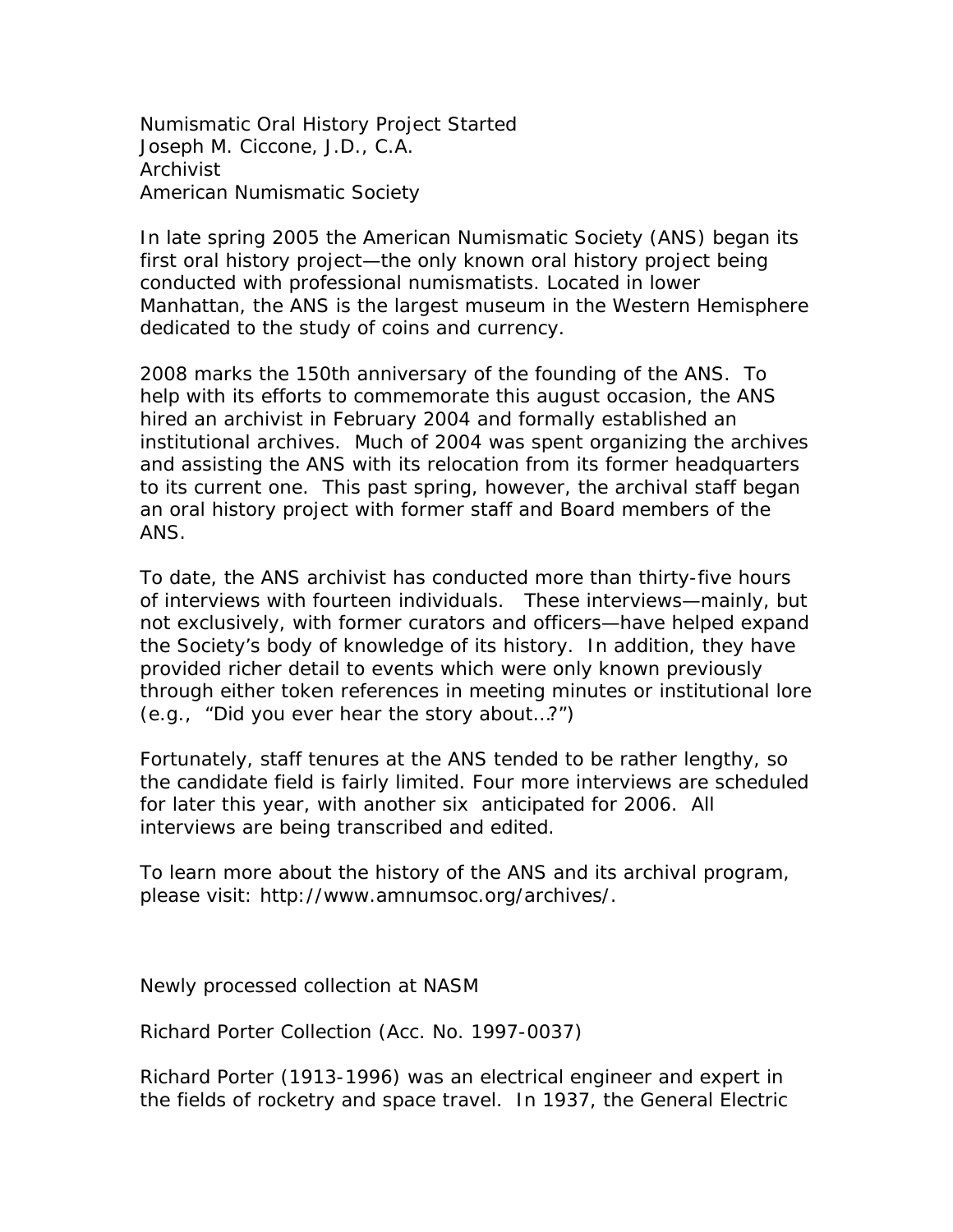(GE) Company hired him as a student engineer after receiving his Ph. D. from Yale University. This was the start of a very long affiliation between Porter and the corporate giant. During World War II, he was directly involved in the U.S. effort to identify and debrief top German rocket scientists. He was also instrumental in evacuating these rocket specialists to the U.S. - an undertaking known as Operation Paperclip. In 1953, GE placed Porter in overall charge of the company's guided missiles department. From that time onward, he stayed heavily engaged in the rocketry field. This included heading a panel of scientiststasked with developing a U.S. space program in time for the International Geophysical Year (IGY) of 1957-58.

This collection consists of correspondence, memoranda, meeting minutes, reports, notes,speeches, photographs, brochures, pamphlets, programs, magazines, newsletters, papers, articles, newspaper clippings and miscellaneous materials. Collection size is 7.56 cubic feet.

Mark Kahn

Archivist

National Air and Space Museum

Smithsonian Institution

Kahnm@si.edu

The National Anthropological Archives' latest online exhibit, Lakota Winter Counts (http://wintercounts.si.edu), provides unprecedented access to the world's largest collection of Lakota (Sioux) winter counts. Winter counts, or *waniyetu wowapi*, are pictographs of memorable events created by Lakota Indians to mark the passage of time. The online exhibit features 16 of these Native American calendars from collections in the Smithsonian's National Anthropological Archives (National Museum of Natural History) and the National Museum of the American Indian.

The heart of the exhibit is a timeline of images showing the events that Lakota winter count keepers recorded in their communities from 1701 to 1905. Pictographs representing the same year in ten different winter counts are displayed side by side, allowing viewers to compare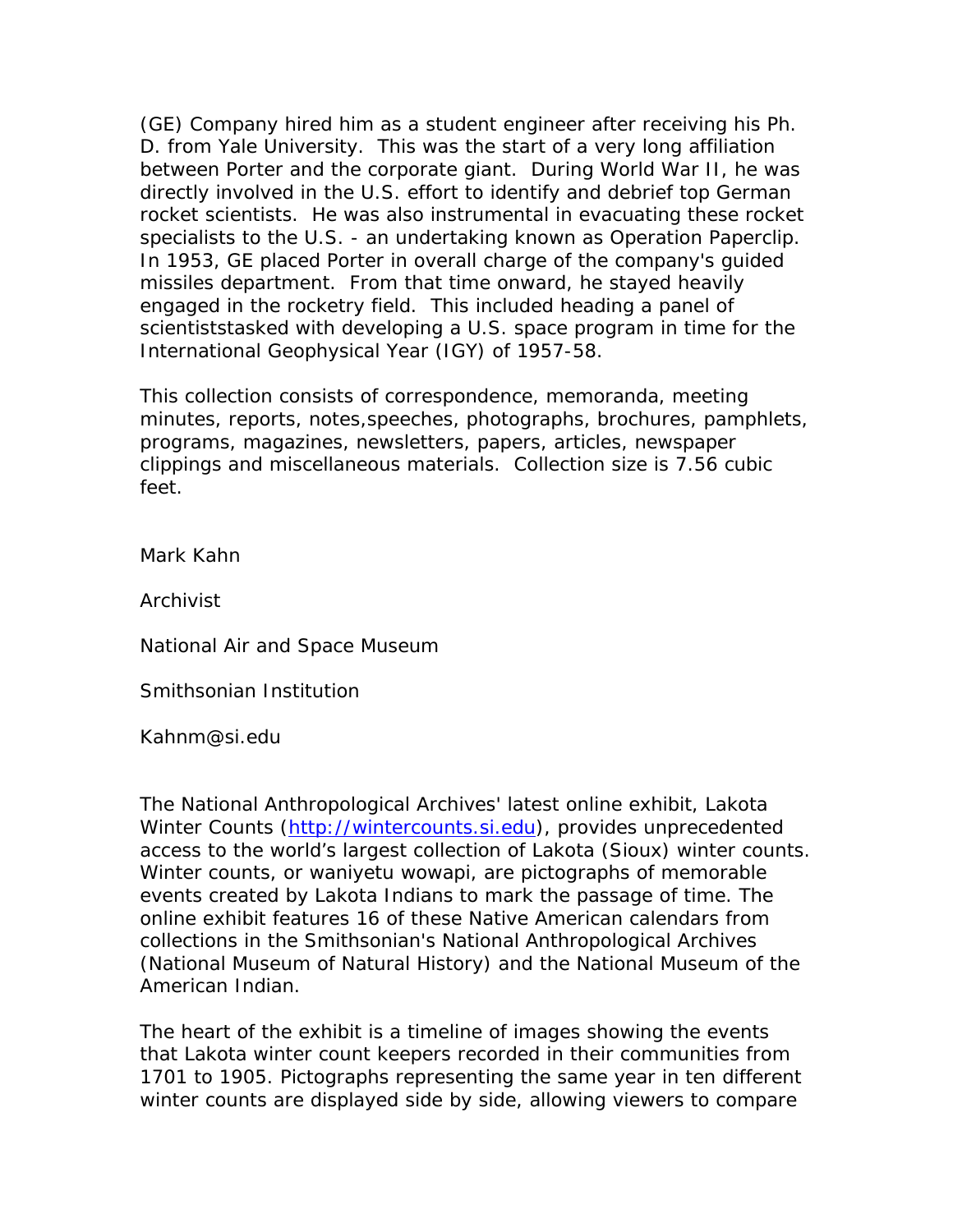how different historians illustrated the same year and, occasionally, the same event. One of those events — "The Year the Stars Fell" was widely known to non-Lakota people as the Leonid Meteor Storm of November 1833, providing a base to correlate the winter counts with the Western calendar. The pictographs provide a point of entry to an interactive database of historical explanations by 19th century winter count keepers, supplemented with additional commentary by the Smithsonian.

The online exhibit also features video interviews with six Lakota men and women with personal connections to the winter-count-keeping tradition. They provide contemporary perspectives on the winter counts in more than four hours of streaming video interviews, relating the indigenous calendars to a wide range of historical and contemporary concerns, both local and global. Their narratives illustrate the range of knowledge still held about winter counts and the diversity of perspectives about their meaning. Other features in the exhibit provide background about Lakota history, culture, and environment, richly illustrated with historic photographs and drawings from Smithsonian collections. A 33-page Teachers' Guide (available in Adobe PDF format) provides curriculum materials and suggestions for enhancing K-12 classroom instruction with primary historical sources.

Lakota Winter Counts has received a Webby Award from the International Academy of Digital Arts & Sciences for Best Cultural Institution web site as well as the prestigious World Summit Award, an international competition involving 168 nations. Archives director Robert Leopold and Candace Greene, the exhibit's curator, will accept the award at the U.N. World Summit on the Information Society in Tunisia on Nov. 16. Lakota Winter Counts was produced by the National Anthropological Archives (http://www.nmnh.si.edu/naa) with generous support from the Smithsonian Women's Committee, the Dakota Indian Foundation, and the South Dakota Humanities Council. It was designed and developed by the award-winning, Minneapolisbased Web strategy and design firm, INVIONI (http://www.invioni.com).

## **Articles**

The Art Institute of Chicago Archives: The On-Line Exhibition Catalogue Project. Bart Ryckbosch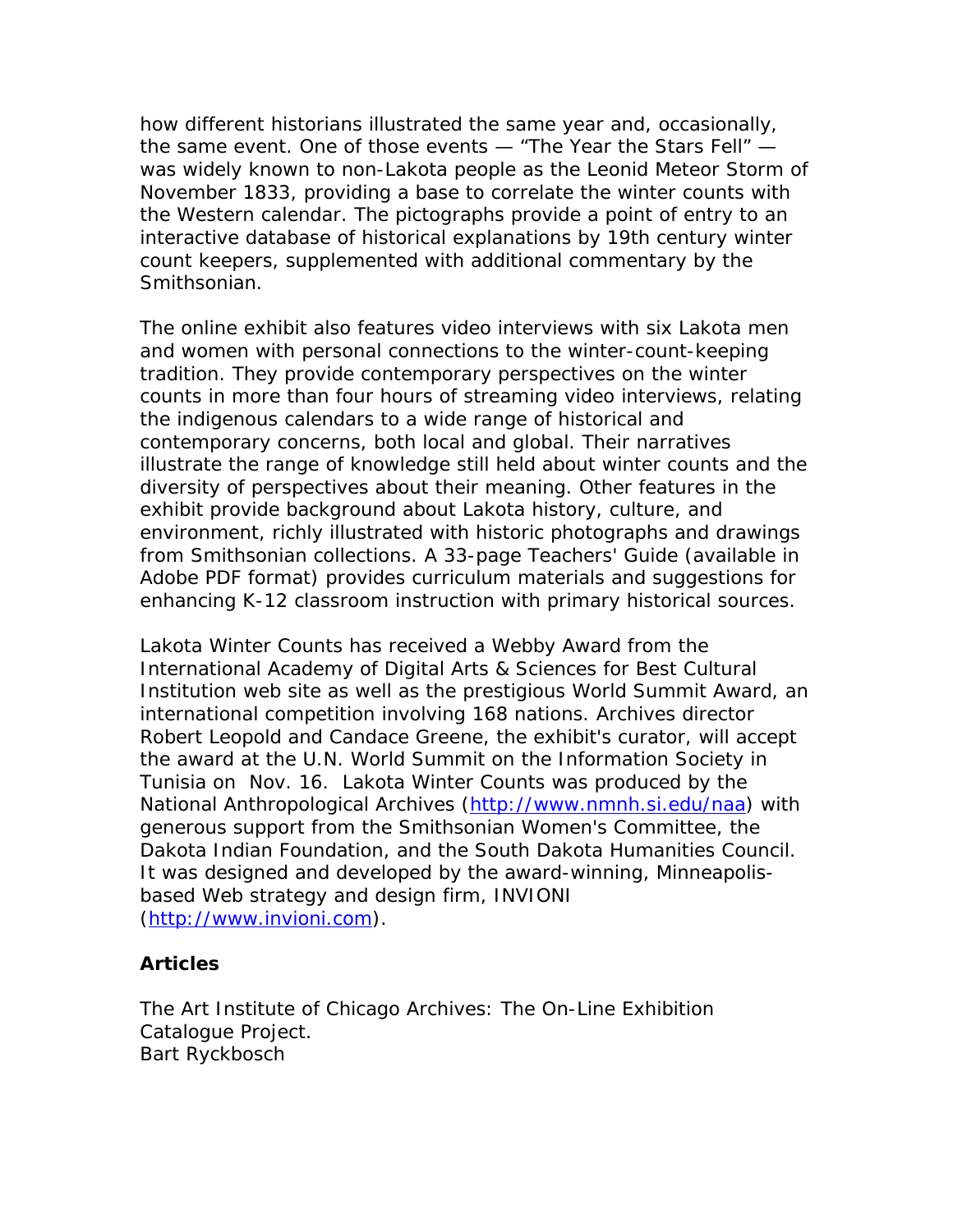# Project Description

The On-Line Exhibition Catalogue Project is digitizing a unique archival collection of more than 1,000 Art Institute exhibition catalogues dating from 1883 to 1930, making their content available to scholars, students, teachers, and other researchers on the Ryerson Library Web site. The catalogues document the earliest exhibitions of many important artists who studied or worked in Illinois, such as Walt Disney, William A. Harper, Archibald J. Motley, Jr., Georgia O'Keeffe, William Edward Scott, and Grant Wood.

The total project budget is \$27,485, of which \$15,000 (55%) in support was received through a 2005/2006 Library Services and Technology Act (LSTA) grant.

#### Needs Assessment

Currently, the Ryerson Library and Institutional Archives respond to an estimated 1,000 requests per year from individuals who visit or contact us to research the Art Institute's exhibition catalogue archive. The majority of these patrons are from the Midwest. However, a substantial number of requests originate from other regions of the United States, and approximately 10% are received from abroad.

Before 1997, the general public had limited on-line sources for conducting research on the artists who have studied, worked, or exhibited in Illinois. On-site visits to specialized libraries, such as the Ryerson Library or university collections, were often necessary but frequently complicated by access restrictions.

In 1997, the Art Institute of Chicago was among the first art museums in the country to make its exhibition history available on-line. The accessibility of this information has generated an avalanche of interest from a variety of people: scholars who study or teach about Midwestern artists; private individuals who own art by artists on whom very limited information is readily available; art galleries and auction houses that research specific works of art or artists with early exhibition activity at the Art Institute; curators attempting to reconstruct the careers of certain artists; genealogists looking for information on a long-deceased family member once active in local artistic circles; and Illinois historians working to identify and document significant artists from a specific region.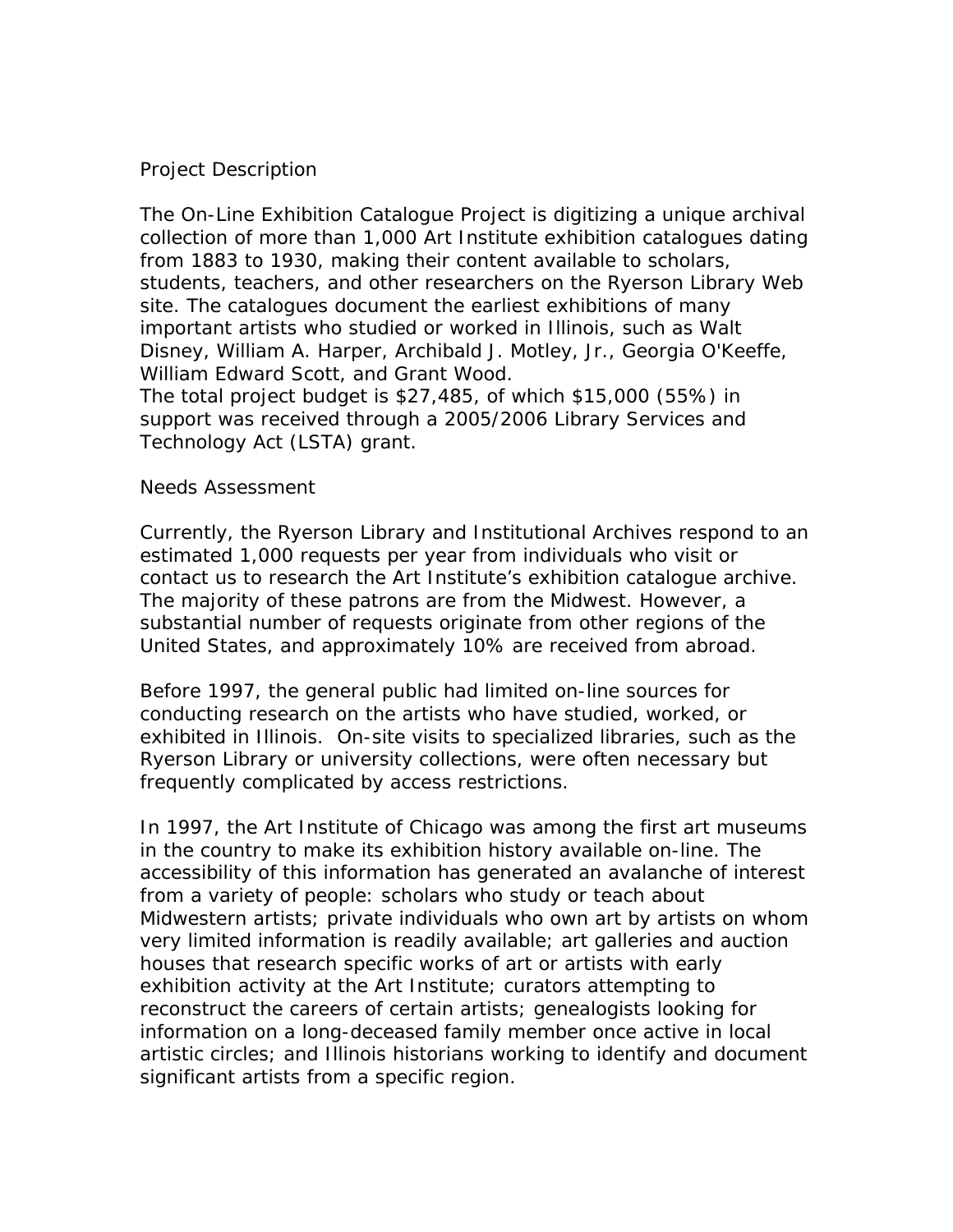The Art Institute of Chicago's on-line exhibition history listing includes email and phone information for further inquiries, through which the Archives receive an average of roughly 18 requests per week. Web users often find the page by chance or referral, or via Google or another search engine, and are researching more detailed information beyond the exhibition title and display dates.

As special exhibitions are of a temporary nature, published catalogues are frequently their primary means of documentation. At a minimum, each contains a complete listing of the specific art and artists exhibited, and the dates of exhibition. Many from 1883 to 1930 also include line drawings or black and white photographs of selected art works, as well as curatorial essays. Other related exhibition ephemera, such as publicity posters, photographs, and press clippings, are often extremely scarce or difficult to locate. Most of the Art Institute of Chicago's catalogues from this era were published in fairly small numbers, and the holdings of the Art Institute Institutional Archives represent the only known surviving copy. In the case of an unpublished catalogue, i.e. a curatorial checklist, the copy held by the Archives is likely to be the only one that ever existed.

Due to the advanced age of the archive, many of the catalogues are very brittle and fragile and have required extensive conservation treatment. Their delicate condition often demands increased access restrictions, i.e. no Inter-library loan opportunity, with severely limited hands-on use. These restrictions make frequent photocopying, even on the most advanced machines, unadvisable.

The Art Institute Archives Department now faces the challenge of balancing public demand for access to this invaluable archive with the need for its responsible preservation. Informing the general public, via the museum's institutional Web site, of the existence of this resource, has resulted in an immense increase in interest. However, easy access to the books would gravely jeopardize their condition and continued existence. Providing on-line access to digital images poses the best solution for serving the public, while being mindful of the preservation and conservation needs of the original items.

#### Access

The On-Line Exhibition Catalogue Project creates three main points of access by which patrons can find the digitized catalogues: 1) via the Illinois State Library (the granting authority) Web site, anticipated upload around Fall of 2006, 2) via the Art Institute exhibition listing on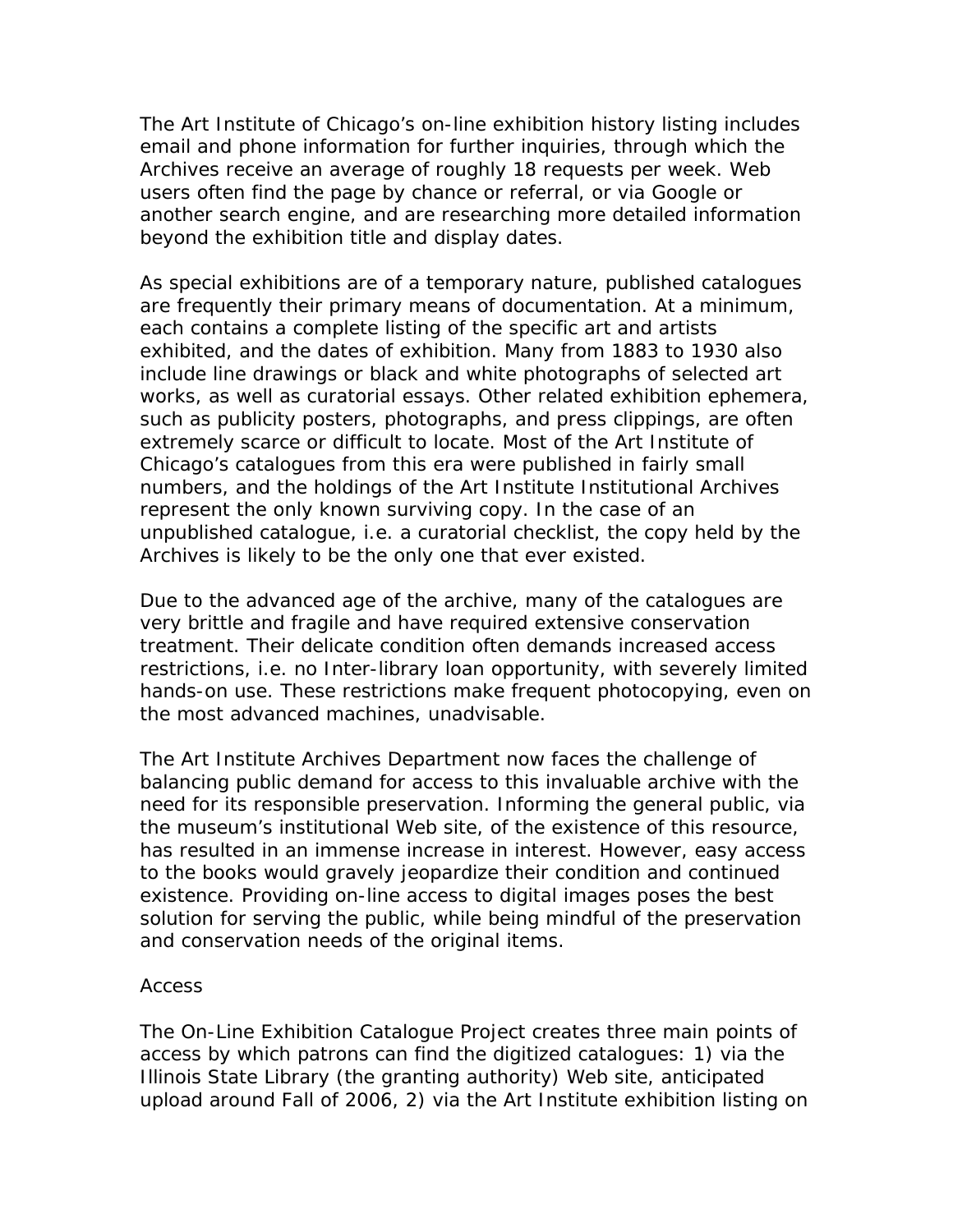the museum Web site (for an example with existing hotlinks to a few catalogues see:

http://www.artic.edu/aic/libraries/musarchives/eh/archhist1883- 1889.html), 3) via the on-line catalogue of the Ryerson and Burnham Libraries. The main catalogue for the libraries is available for consultation via the museum Web site, and is also linked to other library networks via the Consortia catalogues such as the Union Catalogue of RLG (Research Libraries Group), WorldCat, and others.

In the short term, this digitization project will allow easy, off-site and on-line access to the content of the catalogues, reducing for patrons the expense and effort of traveling to the Art Institute to view and photocopy books in the Archives. This immediate impact will be measurable by monitoring the number of times certain documents are opened or downloaded from the Web site, as indicated in Web log statistics.

# Implementation

The main project task is to scan and make available on-line all exhibition catalogues from 1883 until 1923, including those published by the Art Institute of Chicago and by outside entities in conjunction with exhibitions held at the museum. All of these works have entered the public domain. In addition, the Archives Department intends to scan all catalogues from 1923 through 1930 that were published solely by the Art Institute. The projected total number of books to be digitized within the nine-month grant period amounts to 1,162. The project period is October 2005 – June 2006.

In the interest of defining the scope of this project, catalogues with a publication date later than 1930 have not been included, although this is certainly a goal for the future. The use of color photography in more recent publications raises the complex issue of maintaining color parity with original artworks, requiring increased image control and digital memory space. Another issue is copyright ownership of reproductions by living artists, as well as the general publication copyright restrictions and public domain considerations.

The Archives recruited two temporary, part-time positions to prepare and scan the catalogue pages: an Archives Assistant and an Archives Technician.

Upon being hired, the assistant and technician received an intensive training in all aspects of the project, by a succession of working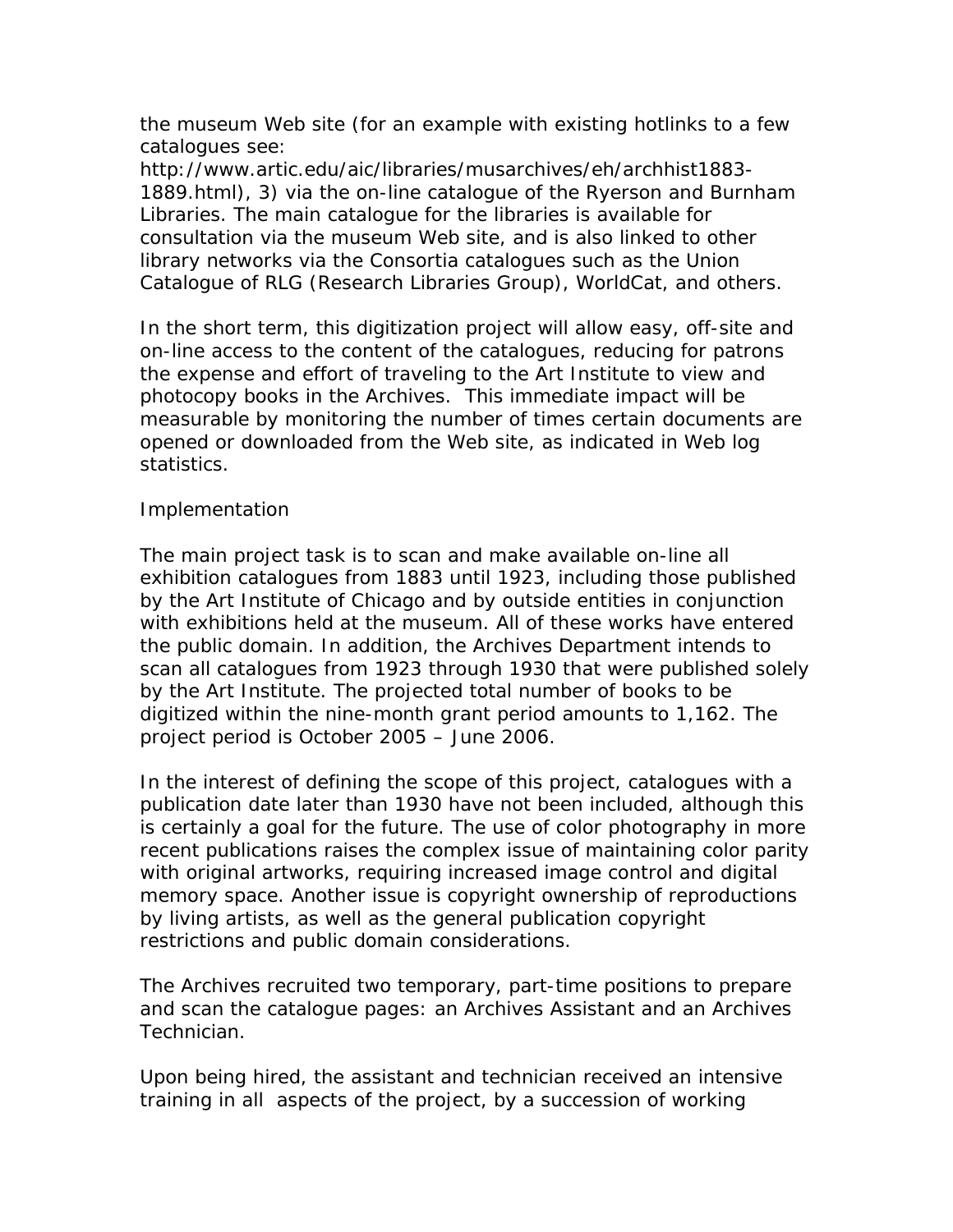sessions with the following units: first, a general library orientation, mandatory for all new library and archives staff; second, an introduction to archival handling and procedures; third, a hands-on practicum on paper conservation, including the handling of brittle books and conducting needs assessments; and, finally a step-by-step session on the project's digital scanning workflow.

#### **Workflow**

All exhibition catalogues are currently organized chronologically in acid free folders and in Hollinger boxes, in the climate-controlled environment of the Archives Department's workspace. In cases when more than one copy of a catalogue exists, the archives assistant assesses the best copy for scanning, in consultation with the archivist and Library Conservation staff if necessary.

Catalogues that were published as part of an annual series of exhibitions, such as the Annual Exhibition of Paintings and Sculpture by American Artists and the Annual Exhibition of Works by Artists of Chicago and Vicinity, are treated slightly differently from the monographic catalogues of single venues. These are kept together as a series, rather than integrated in the chronological sequence of exhibition catalogues. It is therefore necessary to use a master listing of all exhibitions, annual as well as one-time venues, to ensure that every catalogue is scanned. The best and most logical master list is the exhibition history used on the Art Institute's Web site.

Apart from the obvious scanning duties, the archives assistant is also responsible for the preparation of all catalogues for scanning. Conservation staff will be consulted prior to any disbinding, staple removal, or other treatment, which may interfere with the physical condition of the original paper source copy.

The Archives' scanning workstation is equipped with a Macintosh computer and an Epson flatbed scanner. The software used in the project consists of Adobe Photoshop, Adobe Acrobat, and Epson Scan.

The archives technician creates a new desktop folder for every scanned catalogue. Conforming to newly developed conventions, the name of this folder reflects in abbreviated form the institution, followed by the year and title of the publication. The catalogues are scanned page-by-page, front cover to back. The standard settings established for this project are an image type setting of 16-bit grayscale, with a resolution of 180 dpi (dots per inch). Every page is